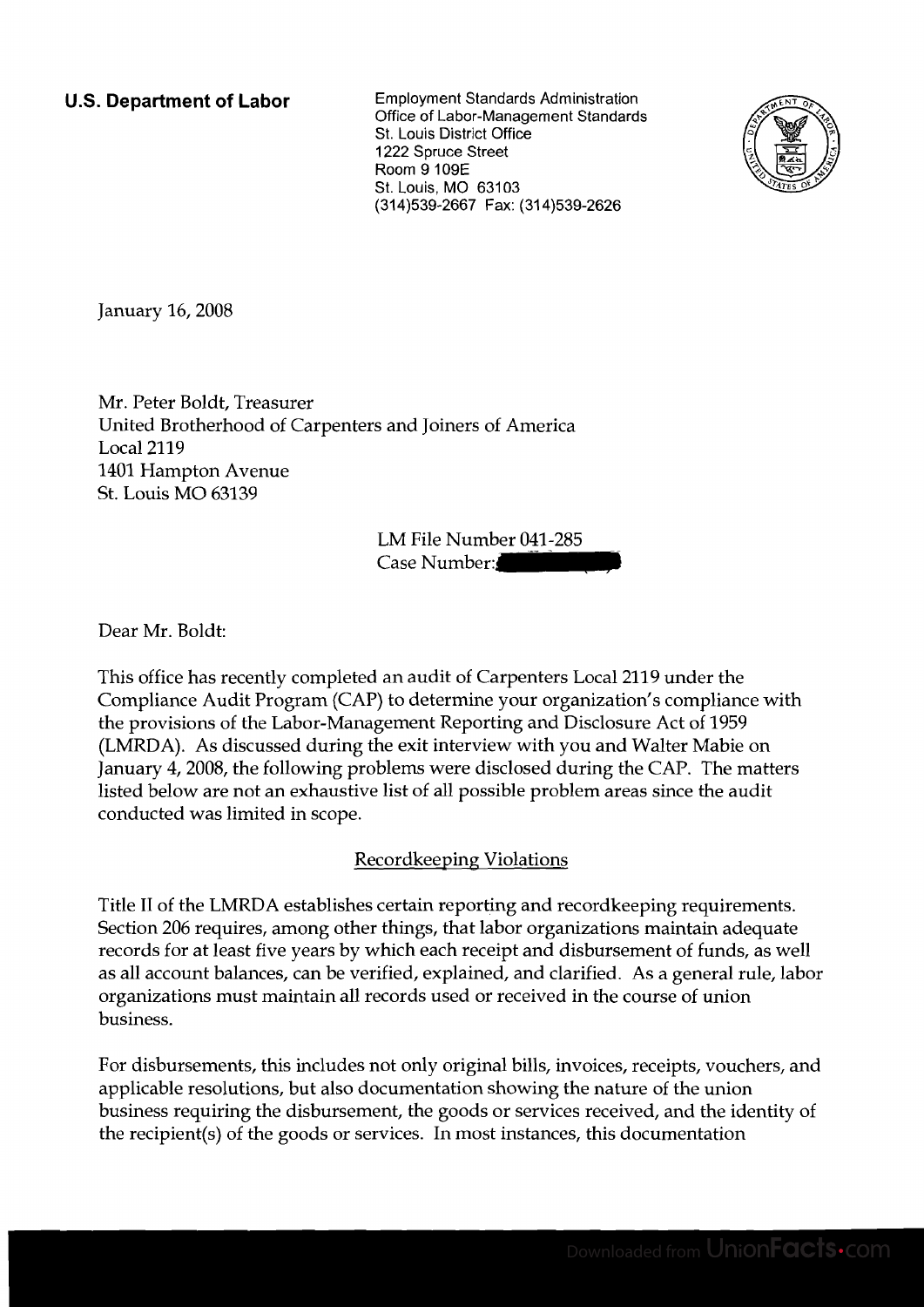Mr. Peter Boldt March 17, 2008 Page 2 of 3

requirement can be satisfied with a sufficiently descriptive expense receipt or invoice. If an expense receipt is not sufficiently descriptive, a union officer or employee should write a note on it providing the additional information. For money it receives, the labor organization must keep at least one record showing the date, amount, purpose, and source of that money. The labor organization must also retain bank records for all accounts.

The audit of Local 2119's 2007 records revealed that the local did not retain adequate documentation for disbursements and reimbursed expenses incurred by union officers totaling at least \$6,000; however, all but \$929.75 were discussed or approved in the regular monthly meeting minutes. Here is a sampling of disbursements that lacked the proper back-up documentation: Check Number in the amount of \$40.13 to for refreshments, Check Number in the amount of \$54.66 to **B** for office supplies, Check Number-in the amount of \$58.40 to  $\sim$  for postage and flowers, Check Number-in the amount of \$198.32 to for flowers, Check Number  $\frac{1}{2}$  in the amount of \$198.32 to office supplies, and Check Number  $\blacksquare$  in the amount of \$89.31 to flowers. The failure to retain receipts occurred with all the officers and was not just isolated to one or a few, 85 percent of expenses were in the meeting minutes along with completed vouchers that indicated the executive board, and trustees were aware of and approved the disbursements.

As previously noted above, labor organizations must retain original receipts, bills, and vouchers for all disbursements. The president and treasurer of your union, who are required to sign your union's LM report, are responsible for properly maintaining union records.

Based on your assurance that Local 2119 will retain adequate documentation in the future, OLMS will take no further enforcement action at this time regarding the above violations.

## other Issues

As I discussed during the exit interview with you and Mr. Mabie, the audit revealed that Local 2119 does not have a clear policy regarding the way that the disbursement vouchers are created and audited. A review of the policy and handling of Local 2119's voucher system would enable Local \$119 to optimize the internal controls the voucher system offers.